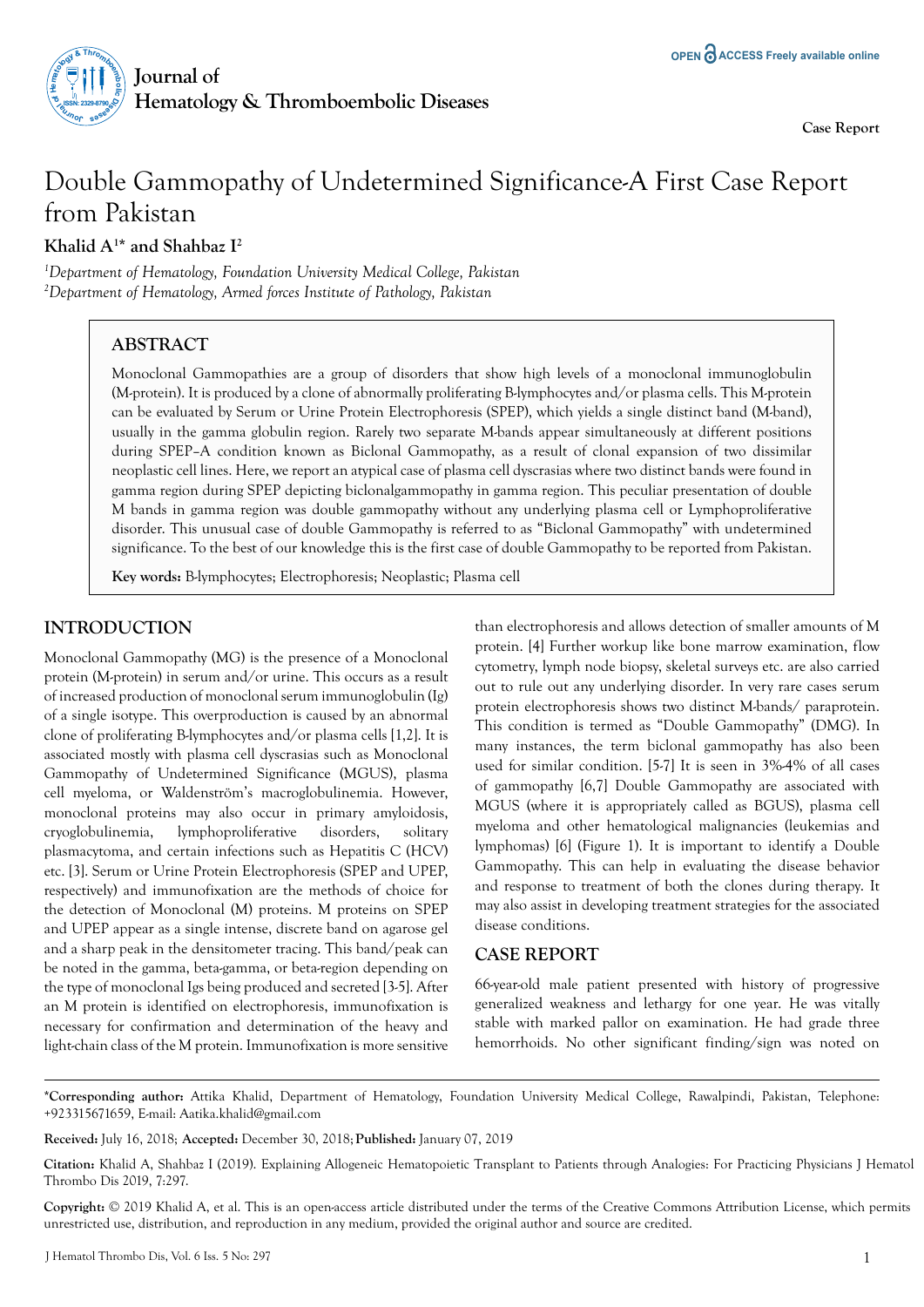#### **Khalid A, et al.** ● **COLORER Freely available online**



**Figure 1:** Serum protein electrophoresis showing two monoclonal bands in gamma region.

detailed physical examination. Upon basic tests his CBC showed severe hypochromic microcytic anemia with a hemoglobin of 4 gm/dL. Total leucocyte count and platelets were normal (6.28 × 109/L and 140,000/cm). Peripheral smear morphology showed hypochromia and microcytosis with pencil cells. No abnormal cells were seen. His ESR was 140 mm at the end of first hour. Biochemical investigations of the serum revealed normal Liver function tests, renal functions tests (Serum urea 5.7 mmol/L, serum creatinine 70 mmol/L), serum electrolytes and serum total calcium levels (2.22 mmol/L). Serum ferritin was below the normal range. Total protein was 7.63 with an albumin-globulin ratio of 1. His serum protein electrophoresis showed hypoalbuminemia  $(3.9 \text{ g/dL})$  with two discrete peaks of paraprotein/M band in the gamma region. Overall paraprotein (including both peaks) was 34% (absolute value: 2.7 g/dL). The first peak was 20.2% and 2nd peak was 14.6% respectively. Serum immunofixation facility is not available at our center so it was outsourced to a referral Lab. Meanwhile his bone marrow aspirate and trephine biopsy were performed. Bone marrow aspirate showed 5% plasma cells with prominent binucleate forms. Bone marrow trephine showed scattered plasma cells (Immunohistochemistry showed focal CD 38+, CD 138+). Immunophenotyping was not performed due to lack of facility. His further work up revealed a raised Serum <sup>[1</sup>2microglobulin of 6.31 mg/mL (Normal range: 0.8-2.2 mg/mL). His ultrasound abdomen was normal. His skeletal survey revealed no lytic lesions. Bone scan was also performed that showed no conclusive evidence of any active focal bone pathology. Urine for Bence jones protein was also negative. His immunofixation report revealed two monoclonal paraprotein consisting of IgG Kappa and IgA Kappa. Serum free light chain ratio was Kappa/lambda ratio 74.2 (0.26-1.65), kappa Free Light Chain (FLC) was 2050 mg/L and Lambda FLC was 27.6 mg/L (Figure 2). Based on above lab reports and clinical picture of the patient a diagnosis of double Gammopathy with undetermined significance was made.

During his hospital stay the patient was transfused two units of red cell concentrates. Parenteral iron was also given. He was discharged on oral iron therapy. He was suggested to consult surgical department for treatment of hemorrhoids and a quarterly visit to medical OPD regarding BGUS (Figure 3).



**Figure 2:** Serum free light chain ratio of the patient.



**Figure 3:** Serum immunofixation report.

#### **DISCUSSION**

Double Gammopathy or Biclonal Gammopathy can be of three types:

- 1) Dissimilar heavy chains with similar light chains.
- 2) Dissimilar heavy chain with dissimilar light chains.
- 3) Similar heavy chains with dissimilar light chains.

Various heavy chain isotype combinations have been reported in literature. IgG-IgA has been reported to be the most common Heavy Chain (HC) isotype combination by Kyle et al. [1], whereas stated IgG-IgM as the most common HC isotype combination. Few other studies showed IgG-IgG as the most common combination. Our patient has two different heavy chains i.e. IgA and IgG. The disparity may be attributed to racial and geographical differences. About 3-4% of patients with a gammopathy have two monoclonal bands. It is seen mostly in cases of MGUS, followed by multiple myeloma, Waldenstrom's macroglobulinemia or other malignant lymphoproliferative disorders [6,7].

Our patient showed Double Gammopathy in a case of MGUS which is referred to as Biclonal Gammopathy with undetermined significance. Microcytic hypochromic anemia (Iron deficiency anemia) in our patient is explained as bleeding from grade three hemorrhoids and is unrelated to the disease pathology of plasma cell myeloma [8]. To the best of our knowledge this is the first case of Double Gammopathy to be reported from Pakistan. A case of two monoclonal bands on serum protein electrophoresis has been locally published in 2011 which was in fact a case of two monoclonal bands of polymorphic IgA rather than true Double Gammopathy as in our case.

A study by Garcia et al. [7] showed that Biclonal Gammopathy occurred in 2.8% of total cases of Gammopathies. It is mostly associated with Biclonal Gammopathies of undetermined